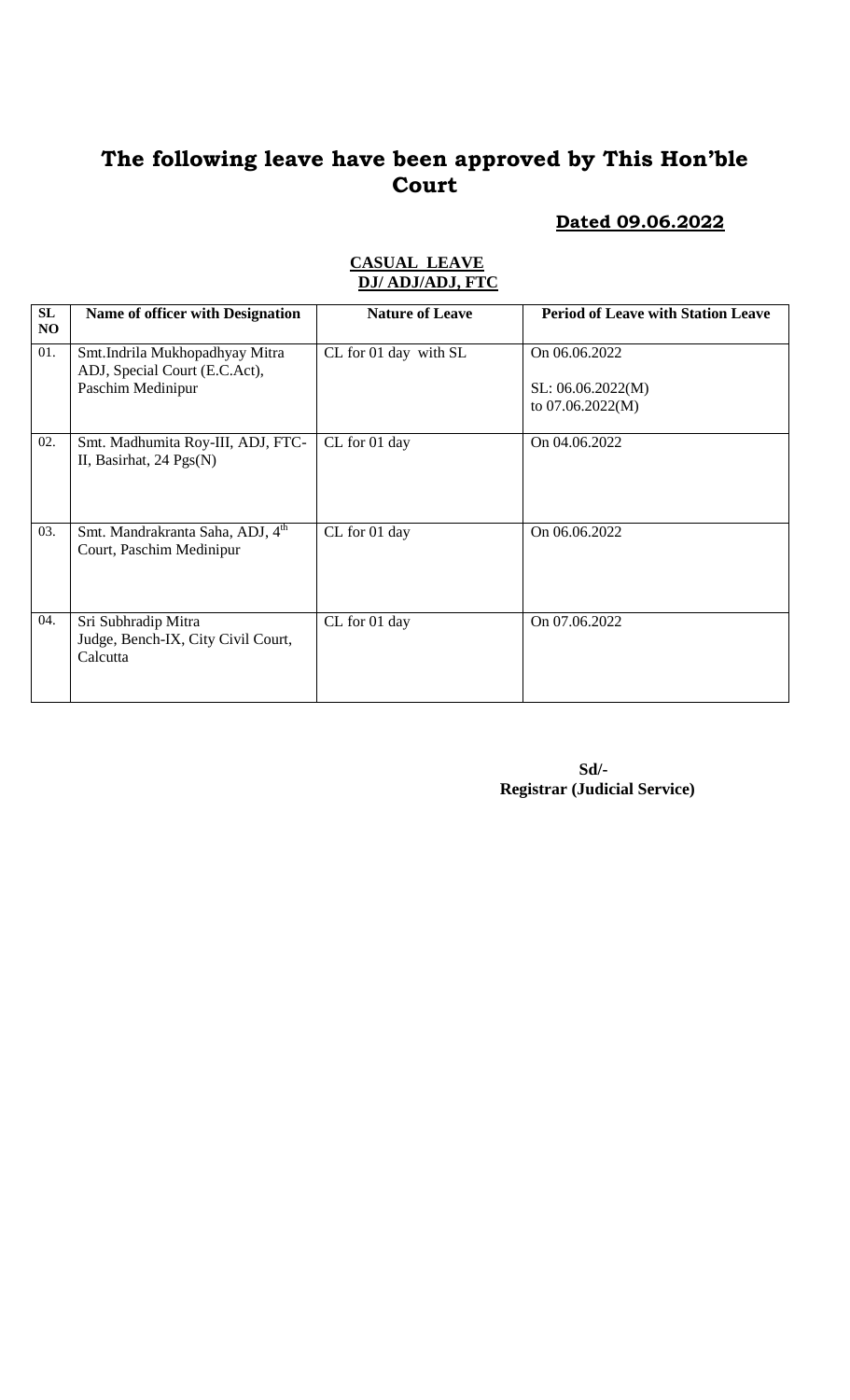### **Dated 09.06.2022**

#### **CASUAL LEAVE DJ/ ADJ/ADJ, FTC**

|                   |                                                                                         | <i>Dal Adalada</i> , FTC |                                                                         |
|-------------------|-----------------------------------------------------------------------------------------|--------------------------|-------------------------------------------------------------------------|
| SL<br>NO          | Name of officer with Designation                                                        | <b>Nature of Leave</b>   | <b>Period of Leave with Station Leave</b>                               |
| $\overline{01}$ . | Sri Ajayendra Nath Bhattacharya<br>ADJ, 3 <sup>rd</sup> Court, Dakshin Dinajpur at      | CL for 02 days with SL   | On 25.07.2022 & 26.07.2022                                              |
|                   | Balurghat                                                                               |                          | SL:22.07.2022(E) to 27.07.2022(M)                                       |
| 02.               | Sri Basant Sharma<br>ADJ, FTC-1, Raiganj, Uttar Dinajpur                                | CL for 02 days with SL   | On 18.06.2022 & 20.06.2022<br>SL:17.06.2022(E) to 21.06.2022(M)         |
| 03.               | Sri Bibhas Chatterjee<br>ADJ, 2 <sup>nd</sup> Court, Sealdah, South 24<br>Parganas      | CL for 02 days           | On 09.06.2022 & 10.06.2022                                              |
| 04.               | Sri Dinanath Prasad<br>ADJ, 3 <sup>rd</sup> Court, Suri, Birbhum                        | <b>Station Leave</b>     | From $10.06.2022$ (E) to $13.06.2022$ (M)                               |
| 05.               | Smt. Kaberi Basu, ADJ, 3 <sup>rd</sup> Court,<br><b>Bankura</b>                         | CL for 03 days with SL   | From 06.07.2022 to 08.07.2022<br>SL: $05.07.2022(E)$ to $11.07.2022(M)$ |
| 06.               | Dr. Modhumita Basu<br>ADJ, 7 <sup>th</sup> Court, Barasat, 24pgs(N)                     | CL for 01 day            | On 28.06.2022                                                           |
| 07.               | Sri Manoj Kumar Sharma<br>DJ, Purulia                                                   | <b>Station Leave</b>     | From $10.06.2022$ (E) to $12.06.2022$ (N)                               |
| 08.               | Sri Narendra Nath Dasgupta<br>ADJ, 1 <sup>st</sup> Court, Sealdah, South 24<br>Parganas | CL for 01 day            | On 13.06.2022                                                           |
| 09.               | Sri Pradip Banerjee<br>ADJ, 3 <sup>rd</sup> Court, Berhampore,<br>Murshidabad           | CL for 01 day with SL    | On 18.06.2022<br>SL:17.06.2022(E) to 20.06.2022(M)                      |
| 10.               | Sri Partha Pratim Chakraborty<br>DJ, Cooch Behar                                        | <b>Station Leave</b>     | From $10.06.2022(E)$ to $13.06.2022(M)$                                 |
| 11.               | Sri Rajesh Guha Roy, ADJ, FTC-3,<br>Barasat, 24 Pgs(N)                                  | <b>Station Leave</b>     | From 10.06.2022(E) to 13.06.2022(M)                                     |
| 12.               | Smt. Smita Gaurisaria, ADJ, 1st Court,<br>Tamluk, Purba Medinipur                       | <b>Station Leave</b>     | From $10.06.2022$ (E) to $13.06.2022$ (M)                               |
| $\overline{13}$ . | Smt. Suparna Bandyopadhyay, ADJ,<br>FTC-II, Howrah                                      | CL for 02 days           | On 09.06.2022 & 10.06.2022                                              |
| $\overline{14}$ . | Sri Uttam Kumar Shaw<br>Chief Judge, PSCC, Calcutta                                     | CL for 02 days with SL   | On 13.06.2022 & 14.06.2022                                              |
|                   |                                                                                         |                          | SL:10.06.2022(E) to 15.06.2022(M)                                       |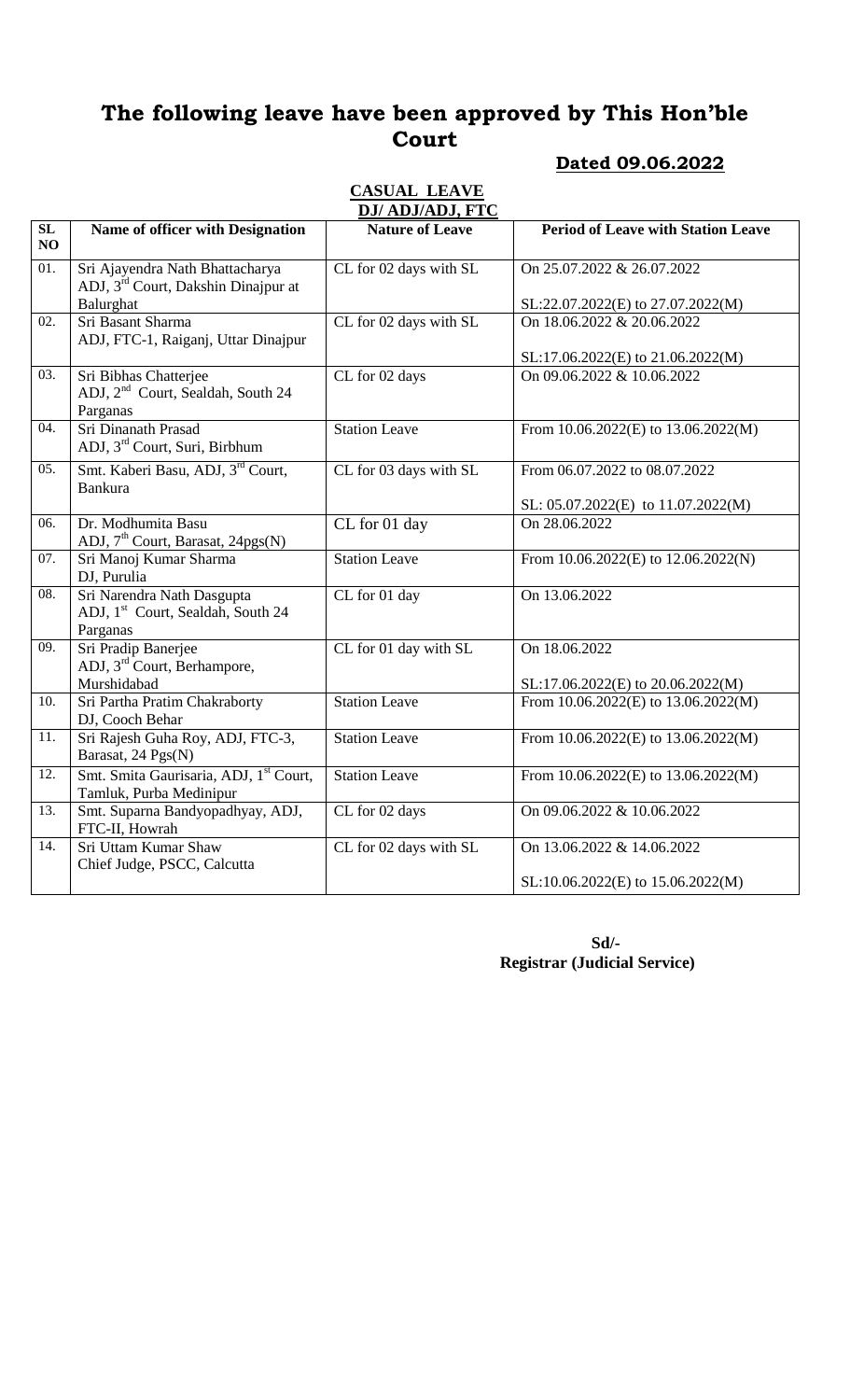### **Dated 10.06.2022**

#### **CASUAL LEAVE DJ/ ADJ/ADJ, FTC**

| $\overline{\text{SL}}$<br>NO | <b>Name of officer with Designation</b>                                              | <b>Nature of Leave</b>                     | <b>Period of Leave with Station Leave</b>                           |
|------------------------------|--------------------------------------------------------------------------------------|--------------------------------------------|---------------------------------------------------------------------|
| 01.                          | Mr. Ataur Rahman<br>ADJ, Bishnupur, Bankura                                          | CL for 01 day with SL                      | On 18.06.2022                                                       |
|                              |                                                                                      |                                            | SL:17.06.2022(E) to 20.06.2022(M)                                   |
| 02.                          | Sri Anjan Kumar Sengupta<br>ADJ, 2 <sup>nd</sup> Court, Jangipur, Murshidabad        | <b>Station Leave</b>                       | From 10.06.2022(E) to 13.06.2022(M)                                 |
| 03.                          | Sri Akhilesh Kumar PandeyADJ, 1st<br>Court, Balurghat, Dakshin Dinajpur              | $\overline{\text{CL}}$ for 03 days with SL | From 22.06.2022 to 24.06.2022<br>SL: 21.06.2022(E) to 27.06.2022(M) |
| 04.                          | Sri Bhaskar Bhattacharjee, ADJ, 1st<br>Court, Uluberia, Howrah                       | <b>Station Leave</b>                       | From 10.06.2022(E) to 13.06.2022(M)                                 |
| 05.                          | Sri Dipanjan Sen, ADJ, FTC-1,<br>Howrah                                              | <b>Station Leave</b>                       | From 10.06.2022(E) to 13.06.2022(M)                                 |
| 06.                          | Sri Debdeep Manna<br>ADJ, FTC-II, Berhampore,<br>Murshidabad                         | <b>Station Leave</b>                       | From 10.06.2022(E) to 13.06.2022(M)                                 |
| 07.                          | Smt. Dipa Shyam Ray, ADJ, FTC-2,<br>Jangipur, Murshidabad                            | <b>Station Leave</b>                       | From 10.06.2022(E) to 13.06.2022(M)                                 |
|                              |                                                                                      | CL for 02 days with SL                     | On 17.06.2022 & 18.06.2022<br>SL:16.06.2022(E) to 20.06.2022(M)     |
| $\overline{08}$ .            | Smt.Indrila Mukhopadhyay Mitra<br>ADJ, Special Court (E.C.Act),<br>Paschim Medinipur | <b>Station Leave</b>                       | From 10.06.2022(E) to 13.06.2022(M)                                 |
| 09.                          | Sri Joy Sankar Roy<br>ADJ, FTC-III, Barrackpore, 24pgs(N)                            | Station Leave                              | From 10.06.2022(E) to 13.06.2022(M)                                 |
| 10.                          | Smt. Rupanjana Chakrabarti<br>ADJ, 7 <sup>th</sup> Court, Paschim Meddinipur         | Station Leave                              | From 10.06.2022(E) to 13.06.2022(M)                                 |
| 11.                          | Smt. Sarbani Mallik Chattopadhyay<br>ADJ, 1 <sup>st</sup> Court, Kakdwip, 24Pgs(S)   | <b>Station Leave</b>                       | From 10.06.2022(E) to 13.06.2022(M)                                 |
| 12.                          | Smt.Srimayi Kundu<br>ADJ, 3 <sup>rd</sup> Court, Asansol, Paschim<br>Bardhaman       | CL for 01 day with SL                      | On 17.06.2022<br>SL:17.06.2022(M) to 18.06.2022(M)                  |
| 13.                          | Mr. Salim Ahamed Ansari, ADJ, FTC-<br>I, Lalbagh, Murshidabad                        | <b>Station Leave</b>                       | From 11.06.2022(M) to 12.06.2022(E)                                 |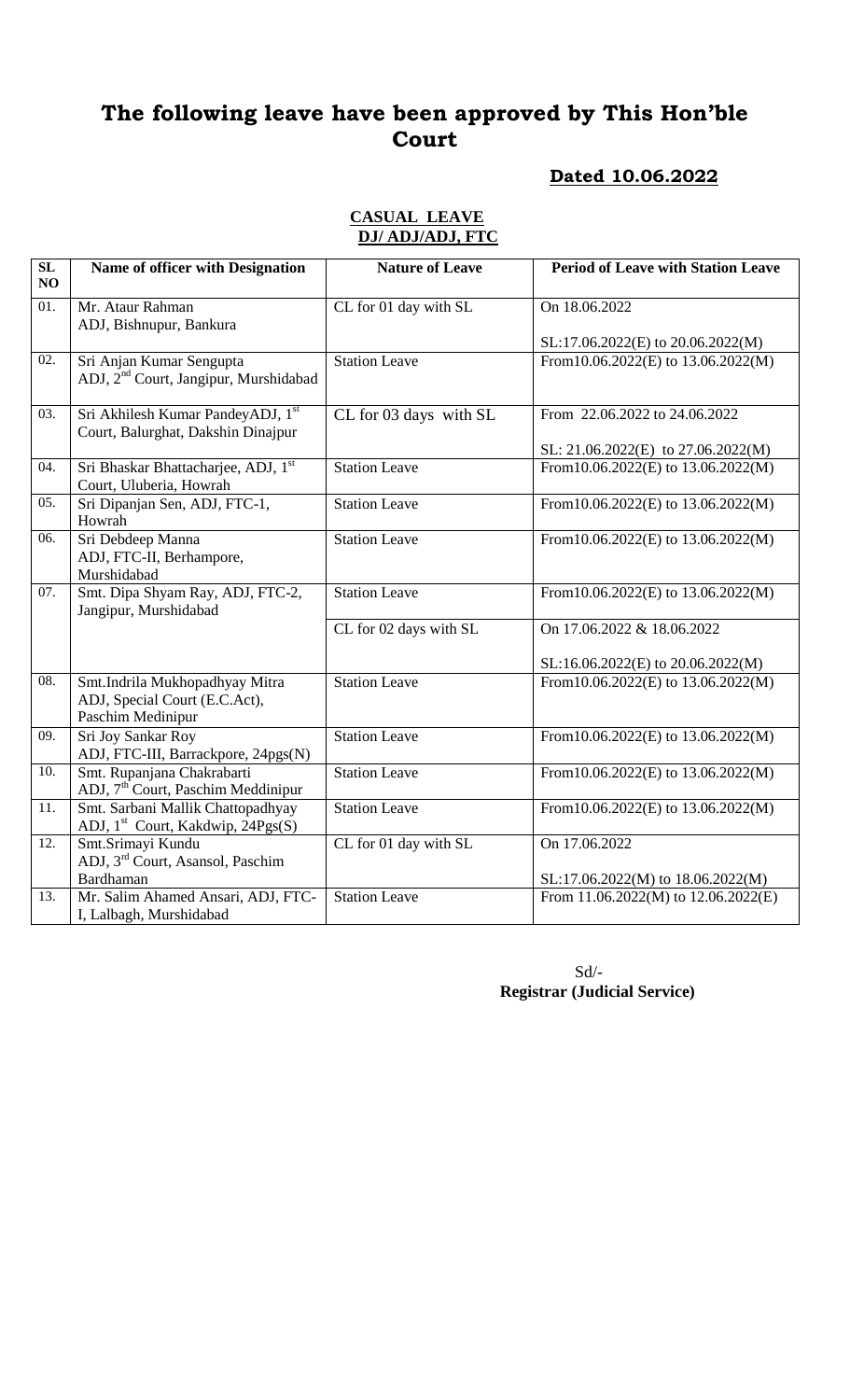# **Dated 10.06.2022**

### **CASUAL LEAVE DJ/ ADJ/ADJ, FTC**

| SL<br>N <sub>O</sub> | Name of officer with Designation                                           | <b>Nature of Leave</b> | <b>Period of Leave with Station Leave</b> |
|----------------------|----------------------------------------------------------------------------|------------------------|-------------------------------------------|
| 01.                  | Sri Indranil Bhattacharyya<br>Judge, Bench-X<br>City Civil Court, Calcutta | CL for 02 days         | On 01.06.2022 & 02.06.2022                |
| 02.                  | Smt. Sonia Majumder<br>Judge, Bench VII,<br>City Civil Court, Calcutta     | CL for 01 day          | On 07.06.2022                             |
| 03.                  | Sri Tapas Kumar Roy, ADJ, FTC-3,<br>Howrah                                 | CL for 01 day          | On 07.06.2022                             |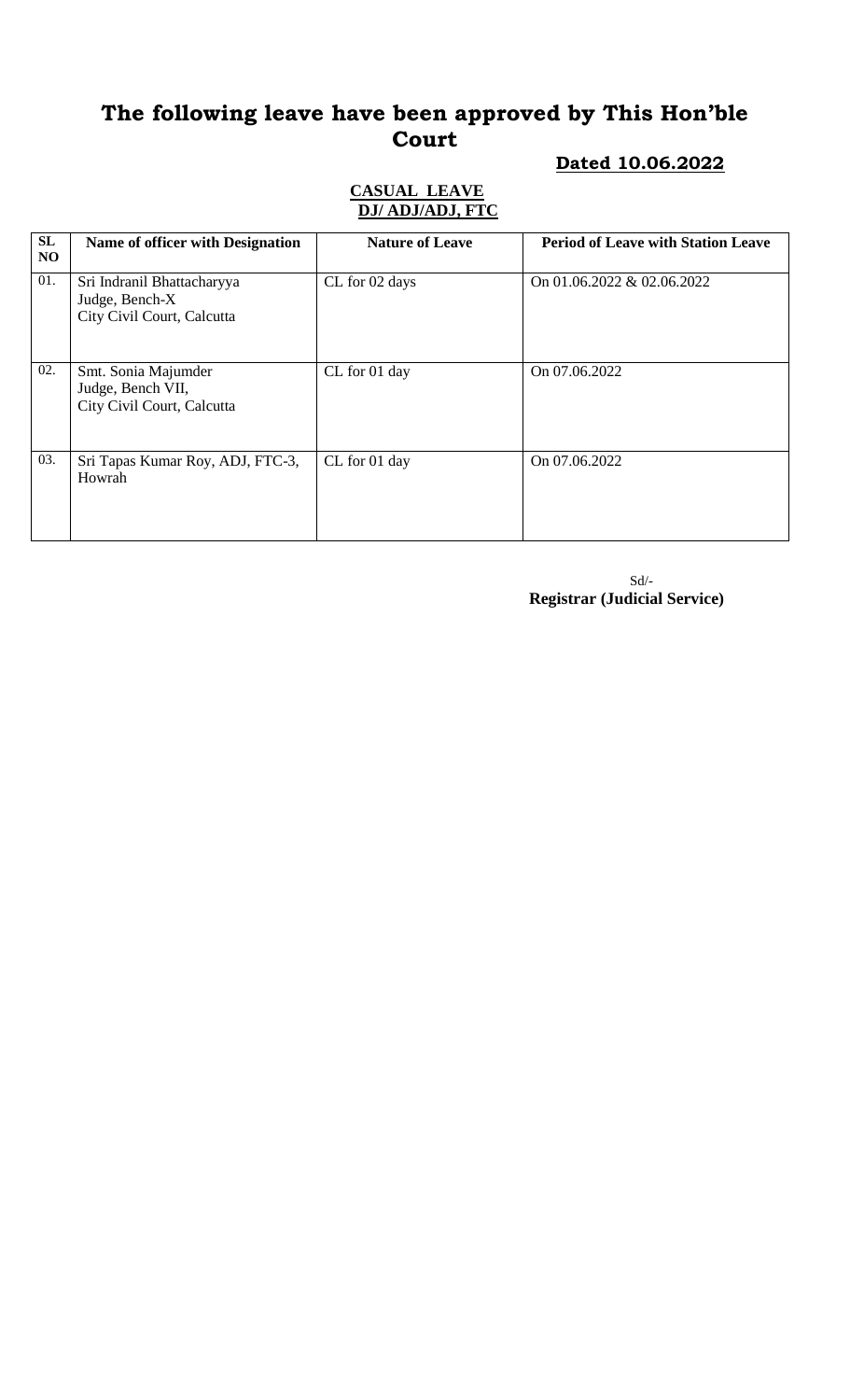### **Dated 13.06.2022**

#### **CASUAL LEAVE DJ/ ADJ/ADJ, FTC**

| <b>SL</b><br>NO. | <b>Name of officer with Designation</b>                                 | <b>Nature of Leave</b> | <b>Period of Leave with Station Leave</b> |
|------------------|-------------------------------------------------------------------------|------------------------|-------------------------------------------|
| 01.              | Sri Jeetendra Gupta<br>ADJ, 2 <sup>nd</sup> Court, Siliguri, Darjeeling | <b>Station Leave</b>   | From 10.06.2022(E) to 13.06.2022(M)       |
| 02.              | Smt.Kumkum Chattopadhyay<br>ADJ, FTC-1, Islampur, Uttar<br>Dinajpur     | CL for 02 days with SL | On 04.06.2022 & 06.06.2022                |
| 03.              | Sri Somnath Bhattacharyya<br>ADJ, Tehatta, Nadia                        | <b>Station Leave</b>   | From 10.06.2022(E) to 13.06.2022(M)       |
| 04.              | Smt. Soma Chakraborti<br>ADJ, FTC-II, Bongaon, 24 Pgs (N)               | <b>Station Leave</b>   | From 10.06.2022(E) to 13.06.2022(M)       |

 **Sd/- Registrar (Judicial Service)**

### **The following leave have been approved by This Hon'ble Court**

#### **Dated 13.06.2022**

## **CASUAL LEAVE DJ/ ADJ/ADJ, FTC**

| SL<br>NO. | Name of officer with Designation                       | <b>Nature of Leave</b> | <b>Period of Leave with Station Leave</b> |
|-----------|--------------------------------------------------------|------------------------|-------------------------------------------|
| 01.       | Sri Ananta Kumar Bardhan                               | CL for 01 day with SL  | On 14.06.2022                             |
|           | ADJ, FTC-1, Bongaon, 24pgs (N)                         |                        | SL: $13.06.2022(E)$ to $15.06.2022(M)$    |
| 02.       | Sri Ajay Kumar Gupta<br>Judge, Bench XIII,             | CL for 02 days with SL | On $20.06.2022 \& 21.06.2022$             |
|           | City Civil Court, Calcutta                             |                        | $SL:19.06.2022(E)$ to 22.06.2022(M)       |
| 03.       | Sri Manoj Kumar Sharma<br>DJ, Purulia                  | CL for 02 days with SL | On 20.06.2022 & 21.06.2022                |
|           |                                                        |                        | SL:18.06.2022(E) to 22.06.2022(M)         |
| 04.       | Sri Pijush Ghosh                                       | CL for 01 day with SL  | On 13.06.2022                             |
|           | ADJ, 3 <sup>rd</sup> (Special) Court, Jalpaiguri       |                        | As 14.06.2022 being "On Duty Leave"       |
|           |                                                        |                        | $SL:10.06.2022(E)$ to 15.06.2022(M)       |
| 05.       | Sri Saugata Roy Chowdhury, ADJ,<br>$3rd$ Court, Howrah | CL for 02 days with SL | On $14.06.2022 \& 15.06.2022$             |
|           |                                                        |                        | $SL:13.06.2022(E)$ to $15.06.2022(E)$     |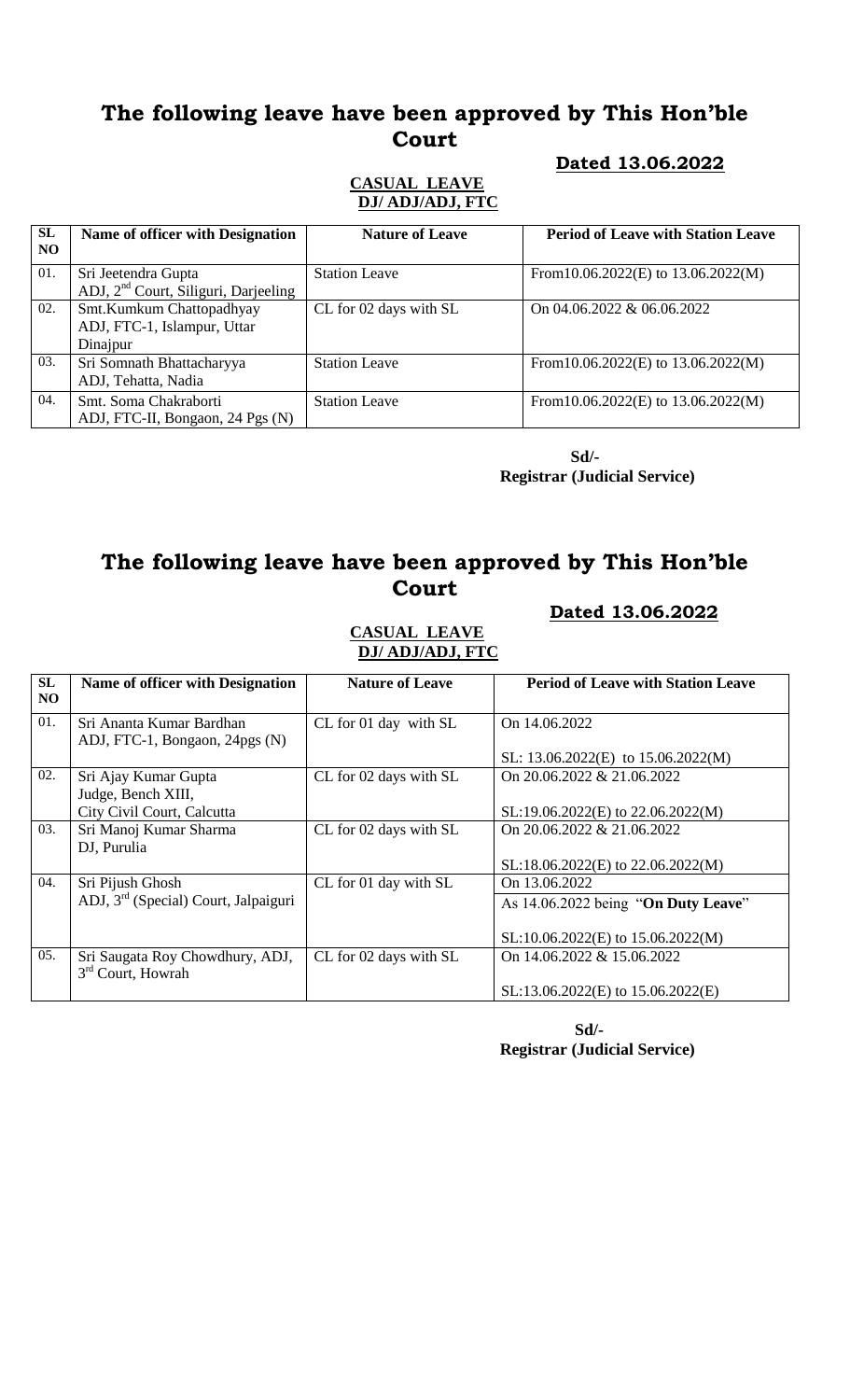#### **Dated: 09.06.2022**

## **DJ/ADJ**

| <b>SL</b><br>N <sub>O</sub> | Name of officer with<br><b>Designation</b>                                 | <b>Nature of Leave</b>  | <b>Period of Leave with Station Leave</b> |
|-----------------------------|----------------------------------------------------------------------------|-------------------------|-------------------------------------------|
| 01                          | Smt. Jayashree Banerjee, Judge,<br>Bench II, City Civil Court,<br>Calcutta | Earned Leave for 01 day | On 06.06.2022                             |

### **ADJ, FTC/ CJ(SD)**

| <b>SL</b><br>N <sub>O</sub> | Name of officer with<br><b>Designation</b>                            | <b>Nature of Leave</b>   | <b>Period of Leave with Station Leave</b> |
|-----------------------------|-----------------------------------------------------------------------|--------------------------|-------------------------------------------|
| 02                          | Sri Gourab Ghosh CJ $(SD)$ , $2nd$<br>Court, Sadar, Paschim Medinipur | Earned Leave for 04 days | From $01.06.2022$ to $04.06.2022$         |

### **ACJM**

| <b>SL</b><br>N <sub>O</sub> | Name of officer with<br><b>Designation</b>                                                              | <b>Nature of Leave</b> | <b>Period of Leave with Station Leave</b> |
|-----------------------------|---------------------------------------------------------------------------------------------------------|------------------------|-------------------------------------------|
| 03                          | Sri Sachindra Mohan Bhowmick   Earned Leave for 01 day<br>$ACJM$ , $2nd$ Court, Dinhata,<br>Cooch Behar |                        | On 21.5.2022                              |

### **JM**

| SL<br>N <sub>O</sub> | Name of officer with<br><b>Designation</b>                                  | <b>Nature of Leave</b>   | <b>Period of Leave with Station Leave</b> |
|----------------------|-----------------------------------------------------------------------------|--------------------------|-------------------------------------------|
| 04                   | Smt. Priyanka Shaw,<br>JM, 3 <sup>rd</sup> Court, Chandernagore,<br>Hooghly | Earned Leave for 04 days | from 17.05.2022 to 20.05.2022             |

## **CJ(JD)**

| SL<br>N <sub>O</sub> | Name of officer with<br><b>Designation</b>                                       | <b>Nature of Leave</b>       | <b>Period of Leave with Station Leave</b> |
|----------------------|----------------------------------------------------------------------------------|------------------------------|-------------------------------------------|
| 05                   | Sri Shreyas Mukherjee<br>$CJ(JD)$ , 1 <sup>st</sup> Court, Serampore,<br>Hooghly | Earned Leave for 02 days     | From 18.05.2022 to 19.05.2022             |
| 06                   | Smt. Ankita Gupta<br>$CJ(JD)$ , 3 <sup>rd</sup> Court, Basirhat, 24 Pgs<br>(N)   | Child Care Leave for 25 days | From 31.05.2022 to 24.06.2022             |

Sd/-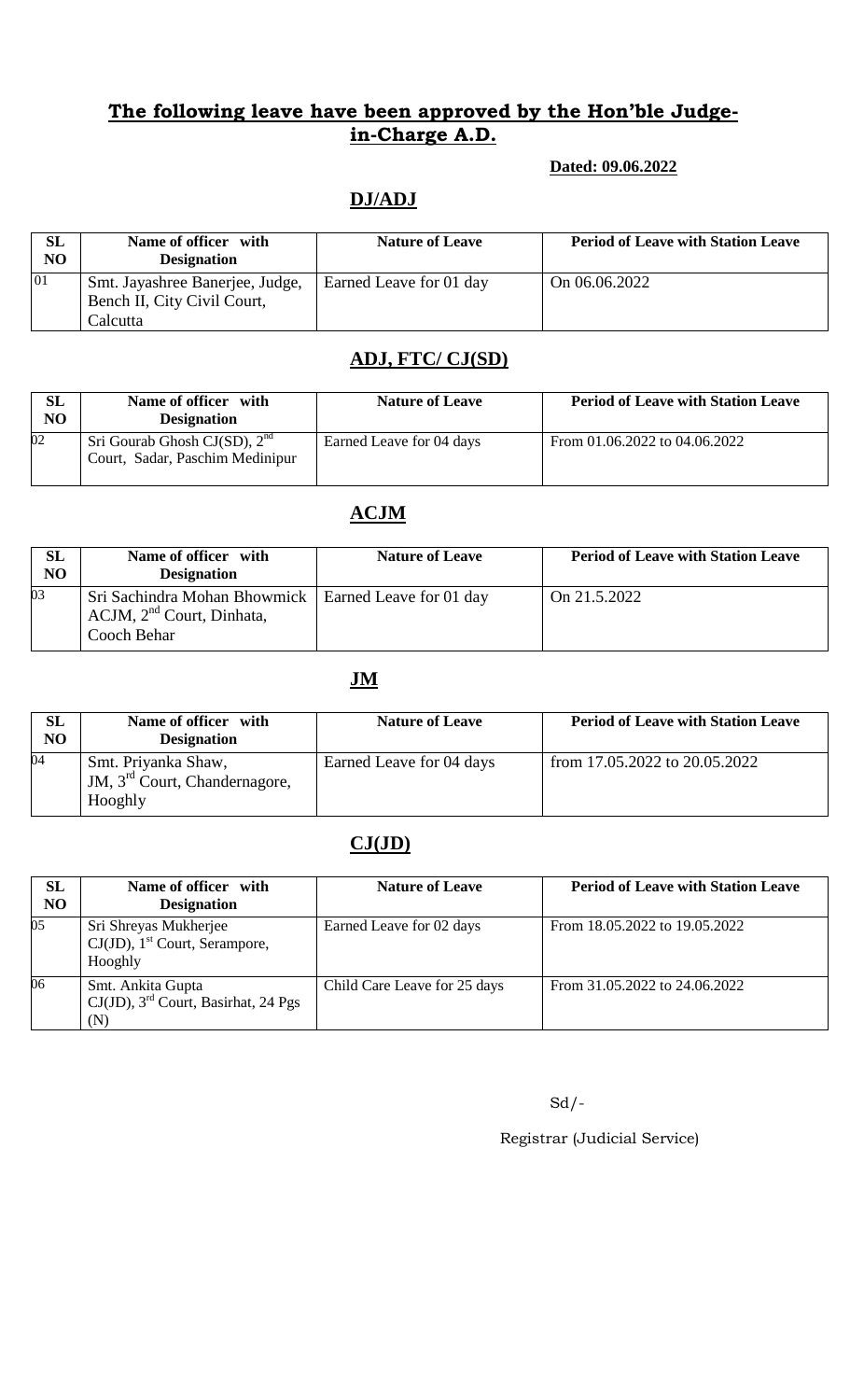#### **Dated: 09.06.2022**

### **DJ/ADJ**

| SL<br>NO | Name of officer with<br><b>Designation</b>        | <b>Nature of Leave</b>   | <b>Period of Leave with Station Leave</b> |
|----------|---------------------------------------------------|--------------------------|-------------------------------------------|
| 01       | Sri Subhendu Saha<br>ADJ, Mekhliganj, Cooch Behar | Earned leave for 06 days | From 27.06.2022 to 02.07.2022             |

## **ADJ, FTC/ CJ(SD)**

| $\rm SL$<br>N <sub>O</sub> | Name of officer with<br><b>Designation</b>                                        | <b>Nature of Leave</b>   | <b>Period of Leave with Station Leave</b> |
|----------------------------|-----------------------------------------------------------------------------------|--------------------------|-------------------------------------------|
| 02                         | Smt. Monikuntala Roy<br>$\Gamma$ CJ(SD), 3 <sup>rd</sup> Court, Paschim Medinipur | Earned Leave for 06 days | From 27.06.2022 to 02.07.2022             |

### **ACJM**

| $\rm SL$<br>N <sub>O</sub> | Name of officer with<br><b>Designation</b>         | <b>Nature of Leave</b>   | <b>Period of Leave with Station Leave</b> |
|----------------------------|----------------------------------------------------|--------------------------|-------------------------------------------|
| 03                         | Sri Raja Mukherjee,<br>ACJM, Kurseong, Darjeeling. | Earned Leave for 06 days | From 11.07.2022 to 16.07.2022             |

### **JM**

| SL<br>NO | Name of officer with<br><b>Designation</b>                                  | <b>Nature of Leave</b>   | <b>Period of Leave with Station Leave</b> |
|----------|-----------------------------------------------------------------------------|--------------------------|-------------------------------------------|
| 04       | Sri Jewel Chanda, JM, 3 <sup>rd</sup> Court,<br>Sealdah, South 24 Parganas. | Earned leave for 03 days | From 22.06.2022 to 24.06.2022             |
| 05       | Smt. Satarupa Roy, JM, 1 <sup>st</sup><br>Court, Contai, Purba Medinipore   | Earned Leave for 03 days | From 13.06.2022 to 15.06.2022             |

### **CJ(JD)**

| SL<br>NO | Name of officer with<br><b>Designation</b>                             | <b>Nature of Leave</b>   | <b>Period of Leave with Station Leave</b> |
|----------|------------------------------------------------------------------------|--------------------------|-------------------------------------------|
| 06       | Syed Kishwar, CJ(JD), $3^{\text{rd}}$<br>Court, Baruipur, 24 Pgs $(S)$ | Earned Leave for 03 days | From 16.06.2022 to 18.06.2022             |

 $Sd$  /-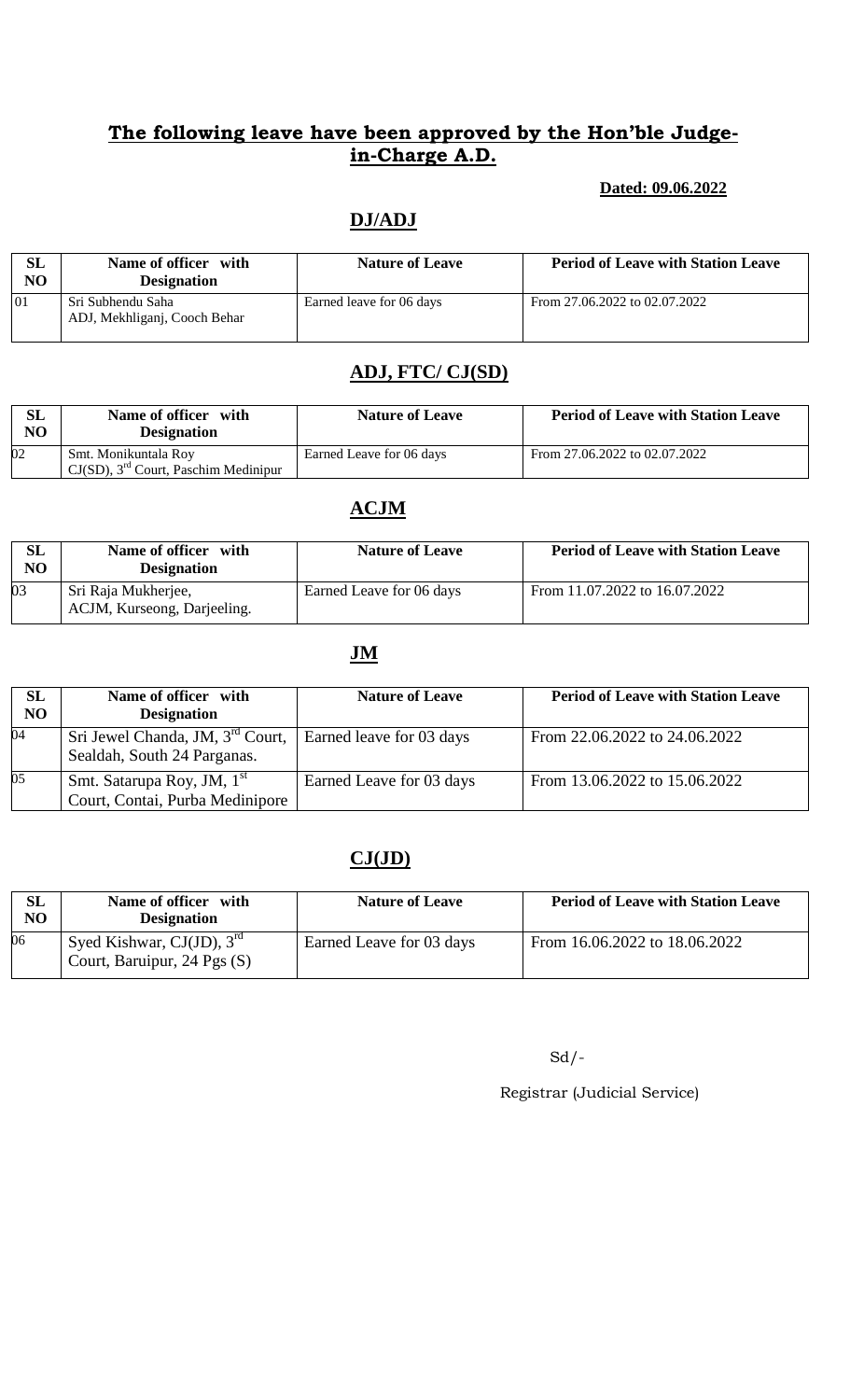### **Dated: 10.06.2022**

## **DJ/ADJ**

| <b>SL</b><br>N <sub>O</sub> | Name of officer with Designation                              | <b>Nature of Leave</b>   | <b>Period of Leave with Station Leave</b> |
|-----------------------------|---------------------------------------------------------------|--------------------------|-------------------------------------------|
| 01.                         | Sri Ramesh Kumar Pradhan<br>ADJ, 5th Court, Paschim Medinipur | Earned Leave for 05 days | From 20.06.2022 to 24.06.2022             |

## **CJM/ACJM**

| <b>SL</b><br>N <sub>O</sub> | Name of officer with Designation                                      | <b>Nature of Leave</b>   | <b>Period of Leave with Station Leave</b> |
|-----------------------------|-----------------------------------------------------------------------|--------------------------|-------------------------------------------|
| 02.                         | Aniruddha Saha, ACJM, 2 <sup>nd</sup> Court,<br>Raghunathpur, Purulia | Earned Leave for 11 days | From 04.07.2022 to 14.07.2022             |

### **CJ(JD)**

| SL<br>NO | Name of officer with Designation                                                           | <b>Nature of Leave</b>       | <b>Period of Leave with Station Leave</b> |
|----------|--------------------------------------------------------------------------------------------|------------------------------|-------------------------------------------|
| 03.      | Smt. Madhurima Goswami<br>$CJ(JD)$ , 1 <sup>st</sup> Court, Durgapur, Paschim<br>Bardhaman | Child Care Leave for 26 days | From 11.07.2022 to 06.08.2022             |
| 04.      | Smt. Afshan Nawaz Warsi<br>CJ(JD), Lalbagh, Murshidabad                                    | Maternity Leave for 180 days | From 18.06.2022 to 14.12.2022             |

| $Sd$ / -                     |
|------------------------------|
| Registrar (Judicial Service) |